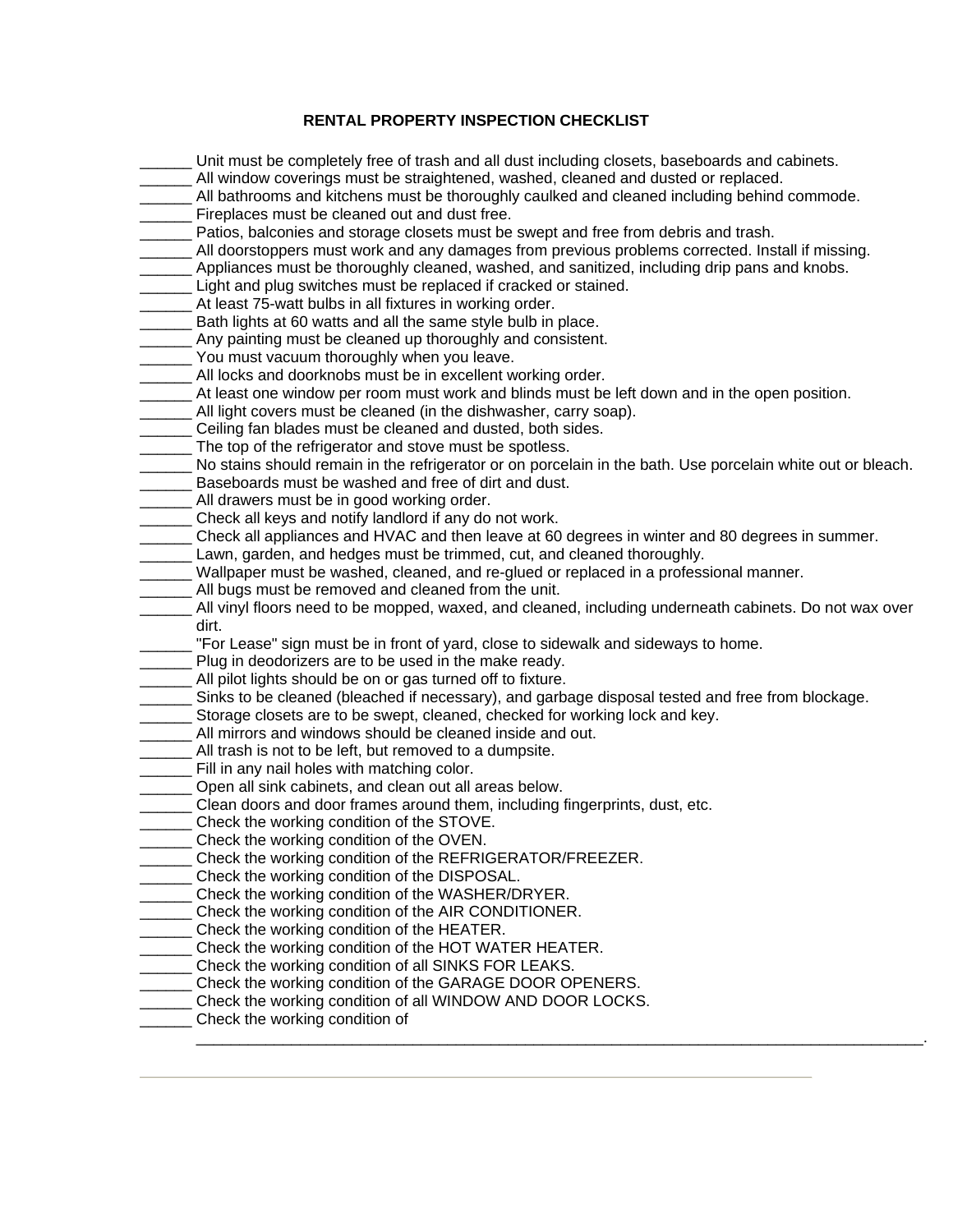#### **RENTAL PROPERTY INVENTORY AND CONDITION FORM**

\_\_\_\_\_\_\_\_\_\_\_\_\_\_\_\_\_\_\_\_\_\_\_\_\_\_\_\_\_\_\_\_\_\_\_\_\_\_\_\_\_\_\_\_\_\_\_\_\_\_\_\_\_\_\_\_\_\_\_\_\_\_\_\_\_\_\_\_\_\_\_\_\_\_\_\_\_

### INVENTORY AND CONDITION FORM CONCERNING THE PROPERTY AT:

Complete the move-in section of this form and return it to your Landlord within the time required by your lease. All items are presumed to be in good condition unless noted otherwise. Test all locks, window latches, smoke detectors, and equipment. This form is not a repair request. Submit all requests for repairs separately in accordance with your lease. You and your Landlord may also use this form upon move-out. Keep a copy for your records. Note any defects in the items listed below.

| A. Exterior Items     | <b>Move-In Comments</b>                                                                                              | <b>Move-Out Comments</b> |
|-----------------------|----------------------------------------------------------------------------------------------------------------------|--------------------------|
| Fences & Gates        |                                                                                                                      |                          |
|                       |                                                                                                                      |                          |
| Roof & Gutters        |                                                                                                                      |                          |
| Siding & Paint Drive  |                                                                                                                      |                          |
| Front Door            | <u> 1980 - Johann Barbara, martin da kasar Amerikaan kasar dan bahasa dalam kasar dalam kasar dalam kasar dalam </u> |                          |
| Door Knob & Lock      |                                                                                                                      |                          |
| Weatherstripping      | <u> 1989 - Johann Barbara, martin amerikan basar dan bagian dalam basar dalam basar dalam basar dalam basar dala</u> |                          |
| Light/Bulb            |                                                                                                                      |                          |
| <b>Back Door</b>      |                                                                                                                      |                          |
| Door Knob & Lock      |                                                                                                                      |                          |
| Weatherstripping      |                                                                                                                      |                          |
| Door Light/Bulb       |                                                                                                                      |                          |
| Patio Door            |                                                                                                                      |                          |
| Door Knob & Lock      | <u> 1989 - Johann Barbara, martin amerikan basar dan berasal dalam basa dalam basar dalam basar dalam basa dalam</u> |                          |
| Weatherstripping      | <u> 1989 - Johann Barbara, martxa alemaniar arg</u>                                                                  |                          |
| Door Light/Bulb       | <u> 2002 - Jan James James Barnett, fizik eta idazleari (</u>                                                        |                          |
|                       | Water Shut-Off Valve Located? _____ yes ____ no                                                                      |                          |
| Other                 |                                                                                                                      |                          |
|                       |                                                                                                                      |                          |
| B. Entry              | <b>Move-In Comments</b>                                                                                              | <b>Move-Out Comments</b> |
| Ceiling & Walls       |                                                                                                                      |                          |
| Paint & Wallpaper     |                                                                                                                      |                          |
|                       |                                                                                                                      |                          |
|                       |                                                                                                                      |                          |
| Flooring              |                                                                                                                      |                          |
|                       |                                                                                                                      |                          |
|                       |                                                                                                                      |                          |
| <b>Light Fixtures</b> | <u> 2008 - Jan James James Barnett, mengang pada pada 2008 atau pada 2008 Ang Pangalang Barnett at Barnett at Ba</u> |                          |
|                       |                                                                                                                      |                          |
| <b>Widow Latches</b>  |                                                                                                                      |                          |
| Plugs & Switches      |                                                                                                                      |                          |
|                       |                                                                                                                      |                          |
| Cabinets              |                                                                                                                      |                          |
| Other                 |                                                                                                                      |                          |
|                       |                                                                                                                      |                          |
| C. Living Room        | <b>Move-In Comments</b>                                                                                              | <b>Move-Out Comments</b> |
| Ceiling & Walls       |                                                                                                                      |                          |
| Paint & Wallpaper     | <u> 1989 - Johann John Stein, mars an deutscher Stein († 1950)</u>                                                   |                          |
| Doors & Door Stops __ |                                                                                                                      |                          |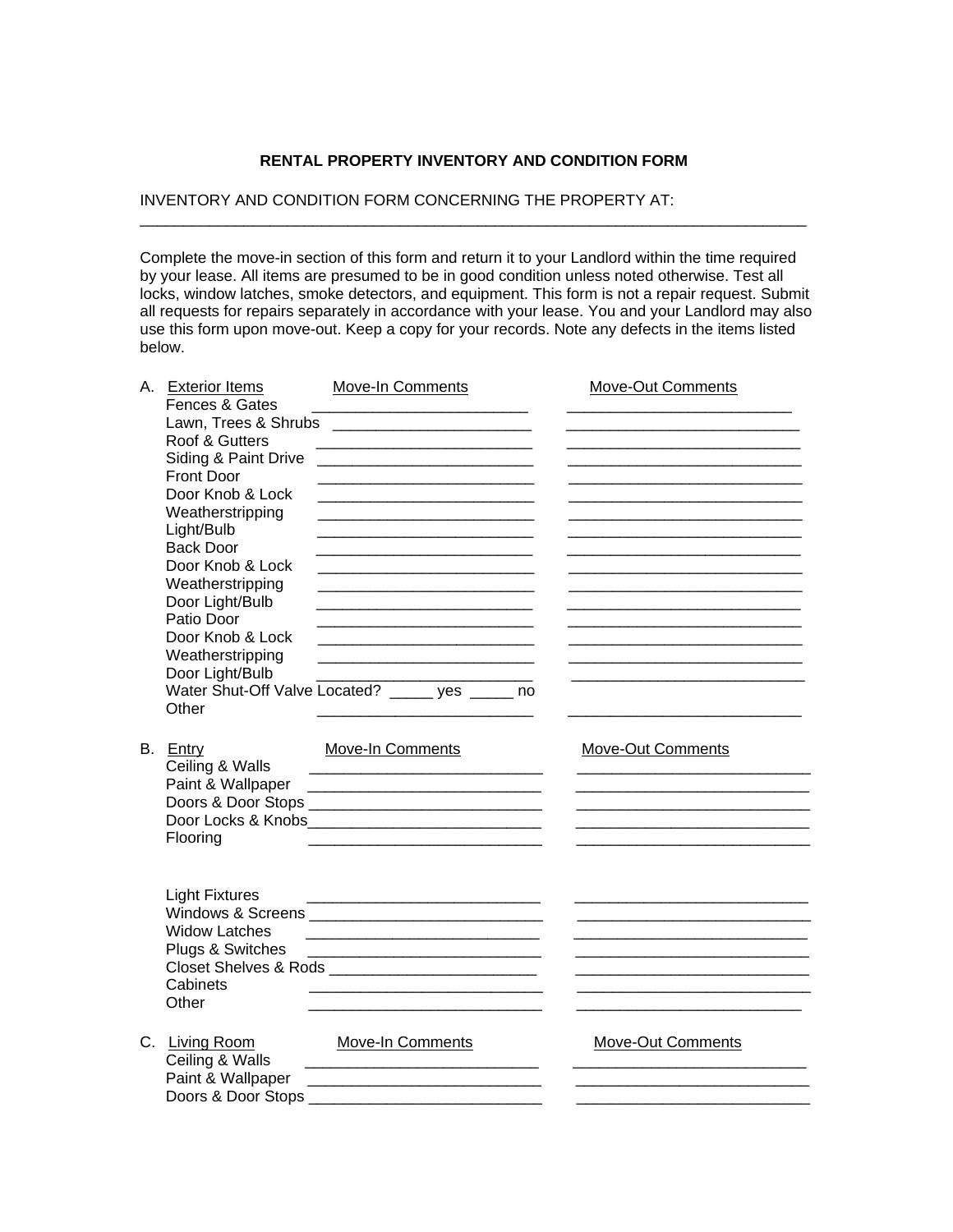| Door Locks & Knobs                |  |
|-----------------------------------|--|
| Flooring                          |  |
| Lights & Ceiling Fans ________    |  |
| Windows & Screens _______________ |  |
| <b>Widow Latches</b>              |  |
|                                   |  |
| Plugs & Switches                  |  |
| <b>Closet Shelves &amp; Rods</b>  |  |
| Cabinets                          |  |
| Fireplace                         |  |
| Other                             |  |

Move-Out Comments

<u> 1980 - Jan James James James James James James James James James James James James James James James James J</u>

<u> 1980 - Jan James James Barnett, martin de la populación de la propia de la propia de la propia de la propia d</u> 

<u> 1989 - Jan James James James James James James James James James James James James James James James James J</u> 

| Dining Room                             | Move-In Comments |
|-----------------------------------------|------------------|
| Ceiling & Walls                         |                  |
| Paint & Wallpaper                       |                  |
|                                         |                  |
| Door Locks & Knobs                      |                  |
| Flooring                                |                  |
| Lights & Ceiling Fans _________________ |                  |
| Windows & Screens                       |                  |
| Widow Latches                           |                  |
| Drapes/Blinds/Shutters _____            |                  |
| Plugs & Switches                        |                  |
| Closet Shelves & Rods                   |                  |
| Cabinets                                |                  |
| Other                                   |                  |
|                                         |                  |

Light & Fan

Filter

#### E. Kitchen & Breakfast Move-In Comments Move-Out Comments Door Locks & Knobs \_\_\_\_\_\_\_\_\_\_\_\_\_\_\_\_\_\_\_\_\_\_\_\_\_\_ Flooring Lights & Ceiling Fans \_\_\_\_\_\_\_\_\_\_\_\_\_\_\_\_\_\_\_\_\_\_\_\_\_\_\_\_\_\_\_ Windows & Screens \_\_\_\_\_\_\_\_\_\_\_\_\_\_\_\_\_\_\_\_\_\_\_\_\_\_\_\_\_\_\_\_\_ **Widow Latches** <u> 1980 - Andrea Brand, amerikansk politik (</u> Plugs & Switches \_\_\_\_\_\_\_\_\_\_\_\_\_\_\_\_\_\_\_\_\_\_\_\_\_\_\_\_\_\_\_\_\_ Pantry & Shelves Cabinets & Handles **Exercísion Cabinets** & Handles Drawers & Handles <u> 2000 - Jan James James Jan James James James James James James James James James James James James James James Ja</u> Countertops Range Oven Racks Knobs **Broiler** Vent Hood

Garbage Disposer \_\_\_\_\_\_\_\_\_\_\_\_\_\_\_\_\_\_\_\_\_\_\_\_\_\_\_\_\_\_\_\_\_\_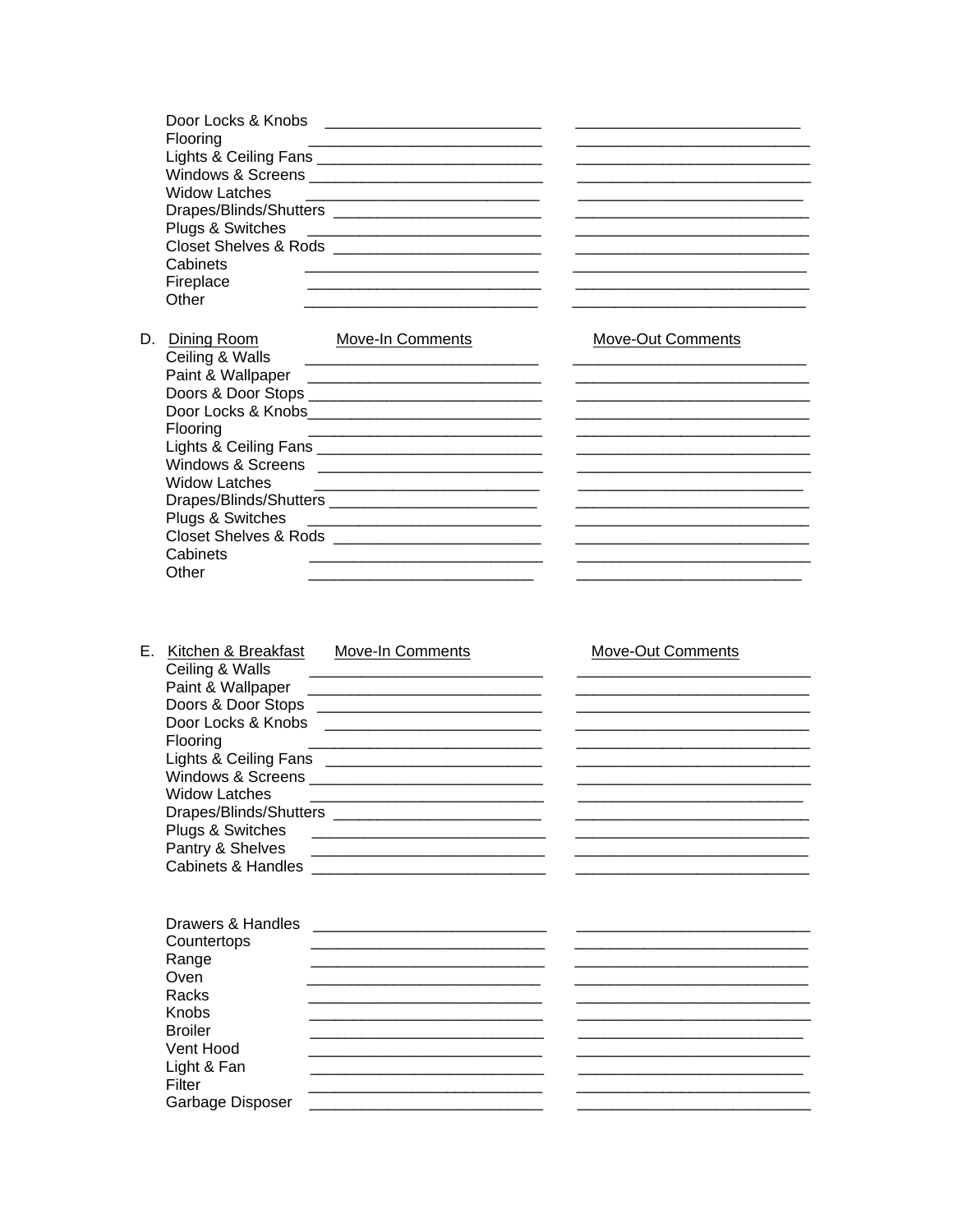|    | Sink & Faucet<br>Dishwasher<br><b>Silver Basket</b><br>Racks<br>Refrigerator<br>Ice Trays<br><b>Butter Tray</b><br>Light & Bulb                      | <u> 1989 - Johann Barbara, martin da kasar Amerikaan kasar dan bahasa dalam kasar dalam kasar dalam kasar dalam </u>                                                                                                                                         |                          |
|----|------------------------------------------------------------------------------------------------------------------------------------------------------|--------------------------------------------------------------------------------------------------------------------------------------------------------------------------------------------------------------------------------------------------------------|--------------------------|
|    | Other<br>F. Halls<br>Ceiling & Walls<br>Paint & Wallpaper                                                                                            | Move-In Comments<br><u> The Communication of the Communication of the Communication of the Communication of the Communication of the Co</u>                                                                                                                  | Move-Out Comments        |
|    | Flooring<br><b>Light Fixtures</b><br>Plugs & Switches<br>Cabinets<br>Other                                                                           | Closet Shelves & Rods <b>Example 20</b> Shelves & Rods                                                                                                                                                                                                       |                          |
|    | G. Family Room<br>Ceiling & Walls<br>Paint & Wallpaper<br>Flooring<br><b>Widow Latches</b><br>Plugs & Switches<br>Cabinets<br><b>Fireplace Other</b> | Move-In Comments<br>Door Locks & Knobs_______________________________                                                                                                                                                                                        | Move-Out Comments        |
| Н. | Master Bedroom (1)<br>Ceiling & Walls<br>Flooring<br><b>Widow Latches</b><br>Plugs & Switches<br>Cabinets<br>Other                                   | <b>Move-In Comments</b><br>Door Locks & Knobs________________________________<br>Lights & Ceiling Fans______________________________<br><u> Alexandria de la contrada de la contrada de la contrada de la contrada de la contrada de la contrada de la c</u> | <b>Move-Out Comments</b> |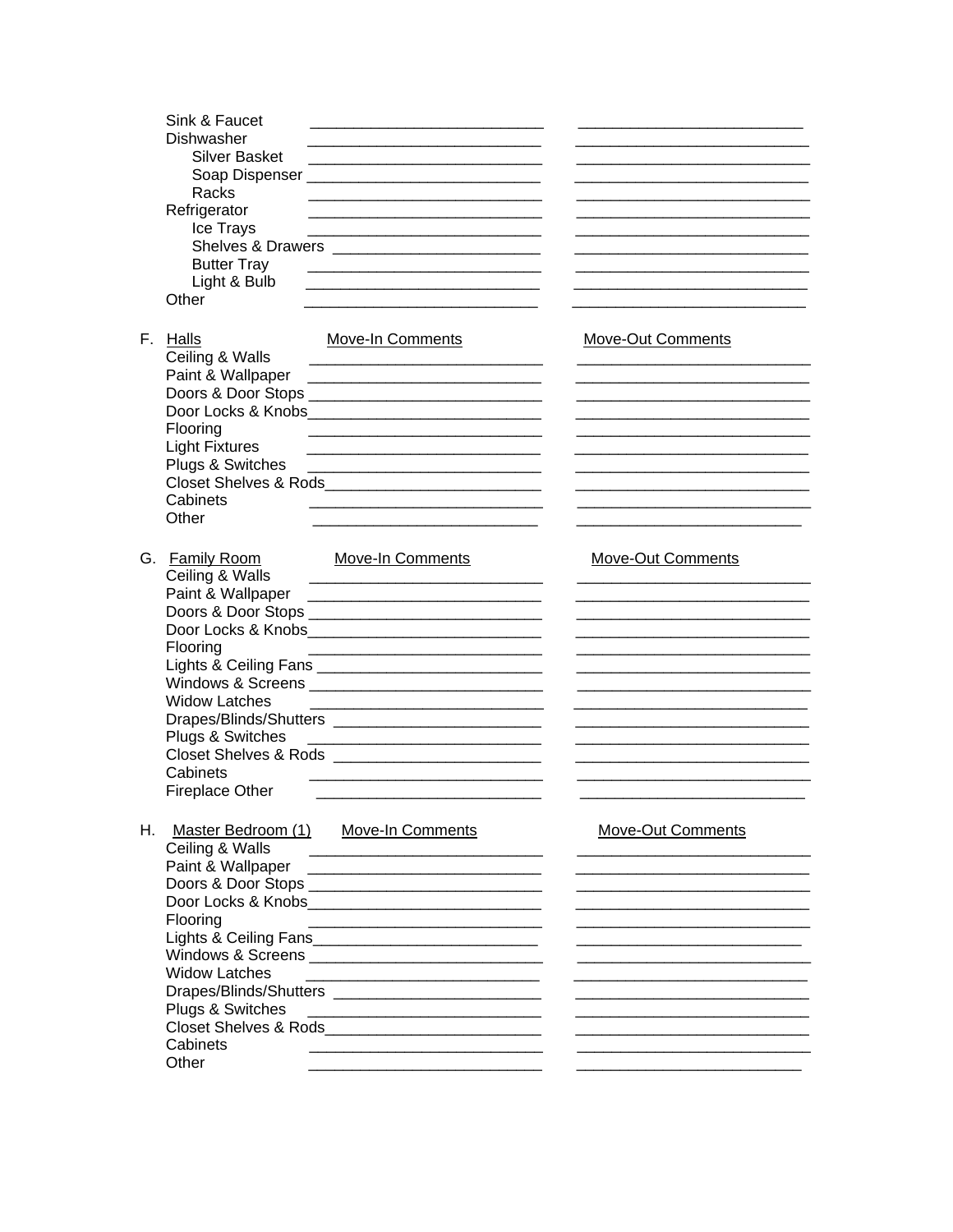| Ceiling & Walls       | <b>Move-In Comments</b>                                                                                               | Move-Out Comments |
|-----------------------|-----------------------------------------------------------------------------------------------------------------------|-------------------|
| Paint & Wallpaper     | <u> 1980 - Jan Barbara, martxa al II-lea (h. 1980).</u>                                                               |                   |
|                       |                                                                                                                       |                   |
|                       | Door Locks & Knobs _______________________________                                                                    |                   |
| Flooring              |                                                                                                                       |                   |
| <b>Light Fixtures</b> | <u> 1989 - Johann Barbara, martin da basar da basar da basar da basar da basar da basar da basar da basar da basa</u> |                   |
|                       | Windows & Screens _________________________________                                                                   |                   |
| <b>Widow Latches</b>  | <u> 1980 - Johann Barnett, fransk politiker (d. 1980)</u>                                                             |                   |
|                       |                                                                                                                       |                   |
|                       |                                                                                                                       |                   |
|                       |                                                                                                                       |                   |
|                       |                                                                                                                       |                   |
| Countertops           |                                                                                                                       |                   |
| Sinks & Faucets       |                                                                                                                       |                   |
|                       |                                                                                                                       |                   |
| Toilet                | <u> 1980 - Johann John Stein, mars an deus Amerikaansk kommunister (* 1950)</u>                                       |                   |
|                       | Heaters/Exhaust Fans                                                                                                  |                   |
| <b>Towel Fixtures</b> |                                                                                                                       |                   |
| Other                 |                                                                                                                       |                   |

| J. Bedroom (2)<br>Ceiling & Walls<br>Flooring<br><b>Widow Latches</b><br>Cabinets<br>Other | <b>Move-In Comments</b><br><u> 1989 - Johann John Stone, markin sanadi a shekara 1980 - An tsa a shekara 1980 - An tsa a shekara 1980 - An t</u><br>Windows & Screens __________________________________<br><u> 1989 - Johann Stoff, deutscher Stoffen und der Stoffen und der Stoffen und der Stoffen und der Stoffen und der</u> | Move-Out Comments        |
|--------------------------------------------------------------------------------------------|------------------------------------------------------------------------------------------------------------------------------------------------------------------------------------------------------------------------------------------------------------------------------------------------------------------------------------|--------------------------|
| K. Bedroom (3)<br>Ceiling & Walls<br>Flooring<br><b>Widow Latches</b><br>Cabinets<br>Other | <b>Move-In Comments</b><br><u> 1989 - Johann Harry Barn, mars ar y brening ar y brening ar y brening ar y brening ar y brening ar y brening</u><br>Doors & Door Stops ________________________________<br><u> 2001 - Jan Samuel Barnett, mensk politik (d. 1982)</u>                                                               | <b>Move-Out Comments</b> |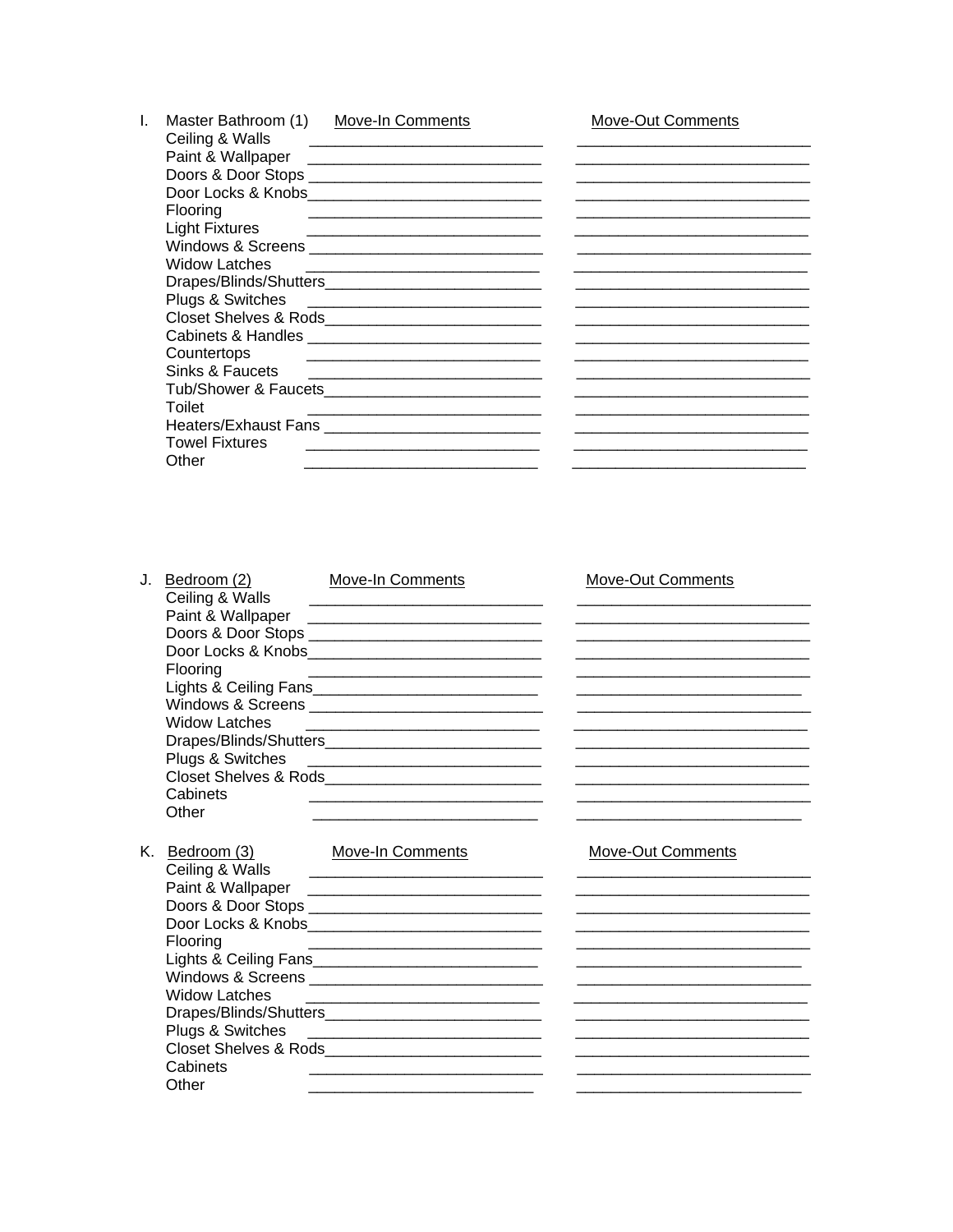| Bedroom (4)          | <b>Move-In Comments</b>                                | Move-Out Comments |
|----------------------|--------------------------------------------------------|-------------------|
| Ceiling & Walls      |                                                        |                   |
| Paint & Wallpaper    |                                                        |                   |
|                      | Doors & Door Stops ___________________________________ |                   |
|                      | Door Locks & Knobs_________________________________    |                   |
| Flooring             |                                                        |                   |
|                      | Lights & Ceiling Fans                                  |                   |
|                      |                                                        |                   |
| <b>Widow Latches</b> |                                                        |                   |
|                      |                                                        |                   |
| Plugs & Switches     |                                                        |                   |
|                      |                                                        |                   |
| Cabinets             |                                                        |                   |
| Other                |                                                        |                   |
|                      |                                                        |                   |

| M. Bathroom (2)<br>Ceiling & Walls | Move-In Comments                                                                                                                                                                                                                     | <b>Move-Out Comments</b> |
|------------------------------------|--------------------------------------------------------------------------------------------------------------------------------------------------------------------------------------------------------------------------------------|--------------------------|
|                                    |                                                                                                                                                                                                                                      |                          |
|                                    | Doors & Door Stops ________________________________                                                                                                                                                                                  |                          |
|                                    | Door Locks & Knobs______________________________                                                                                                                                                                                     |                          |
| Flooring                           |                                                                                                                                                                                                                                      |                          |
| Light Fixtures                     |                                                                                                                                                                                                                                      |                          |
|                                    |                                                                                                                                                                                                                                      |                          |
| <b>Widow Latches</b>               | <u> 1989 - Johann Barn, mars eta bat erroman erroman erroman erroman erroman erroman erroman erroman erroman err</u>                                                                                                                 |                          |
|                                    |                                                                                                                                                                                                                                      |                          |
| Plugs & Switches                   |                                                                                                                                                                                                                                      |                          |
|                                    | Closet Shelves & Rods<br><u>Land Closet Shelves &amp; Rods</u>                                                                                                                                                                       |                          |
|                                    |                                                                                                                                                                                                                                      |                          |
| Countertops                        | <u> 2008 - Jan James James James James James James James James James James James James James James James James J</u>                                                                                                                 |                          |
| Sinks & Faucets                    | <u> Territoria de la contenentación de la contenentación de la contenentación de la contenentación de la contenentación de la contenentación de la contenentación de la contenentación de la contenentación de la contenentación</u> |                          |
|                                    |                                                                                                                                                                                                                                      |                          |
| <b>Toilet</b>                      |                                                                                                                                                                                                                                      |                          |
|                                    |                                                                                                                                                                                                                                      |                          |
| <b>Towel Fixtures</b>              |                                                                                                                                                                                                                                      |                          |
| Other                              | <u> 1980 - Johann John Stein, fransk politiker (d. 1980)</u>                                                                                                                                                                         |                          |
|                                    |                                                                                                                                                                                                                                      |                          |
| N. Bathroom (3)                    | <b>Move-In Comments</b>                                                                                                                                                                                                              | Move-Out Comments        |
| Ceiling & Walls                    | <u> 1989 - Johann Stein, marwolaethau a bhann an t-</u>                                                                                                                                                                              |                          |
|                                    |                                                                                                                                                                                                                                      |                          |
|                                    |                                                                                                                                                                                                                                      |                          |
|                                    |                                                                                                                                                                                                                                      |                          |
|                                    |                                                                                                                                                                                                                                      |                          |
|                                    |                                                                                                                                                                                                                                      |                          |
| Flooring                           |                                                                                                                                                                                                                                      |                          |
| <b>Light Fixtures</b>              |                                                                                                                                                                                                                                      |                          |
|                                    |                                                                                                                                                                                                                                      |                          |
| <b>Widow Latches</b>               |                                                                                                                                                                                                                                      |                          |
|                                    |                                                                                                                                                                                                                                      |                          |
| Plugs & Switches                   |                                                                                                                                                                                                                                      |                          |
|                                    |                                                                                                                                                                                                                                      |                          |
|                                    |                                                                                                                                                                                                                                      |                          |
| Countertops                        |                                                                                                                                                                                                                                      |                          |
| Sinks & Faucets                    |                                                                                                                                                                                                                                      |                          |
|                                    |                                                                                                                                                                                                                                      |                          |